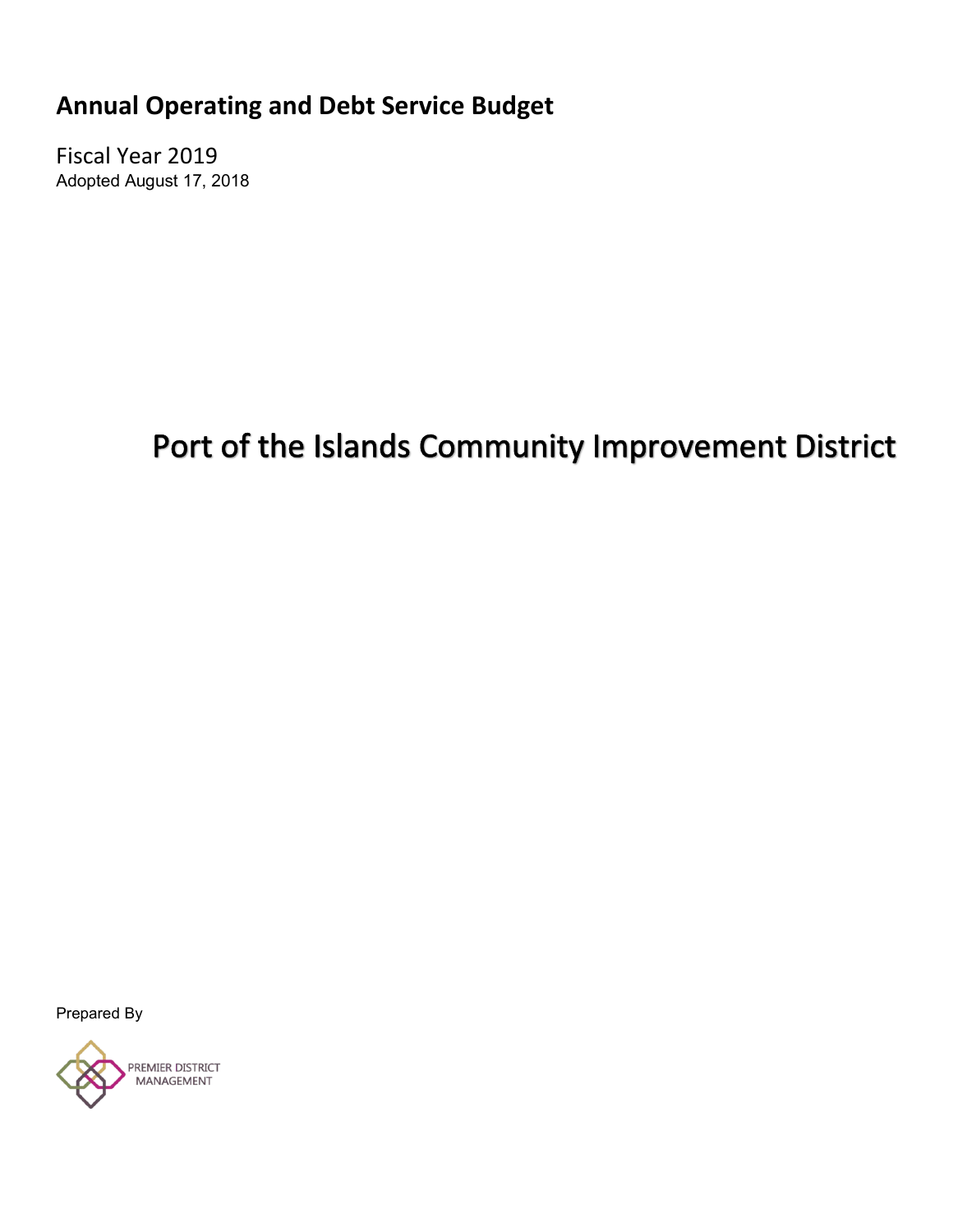Community Improvement District

**Operating Budget** *Fiscal Year 2019*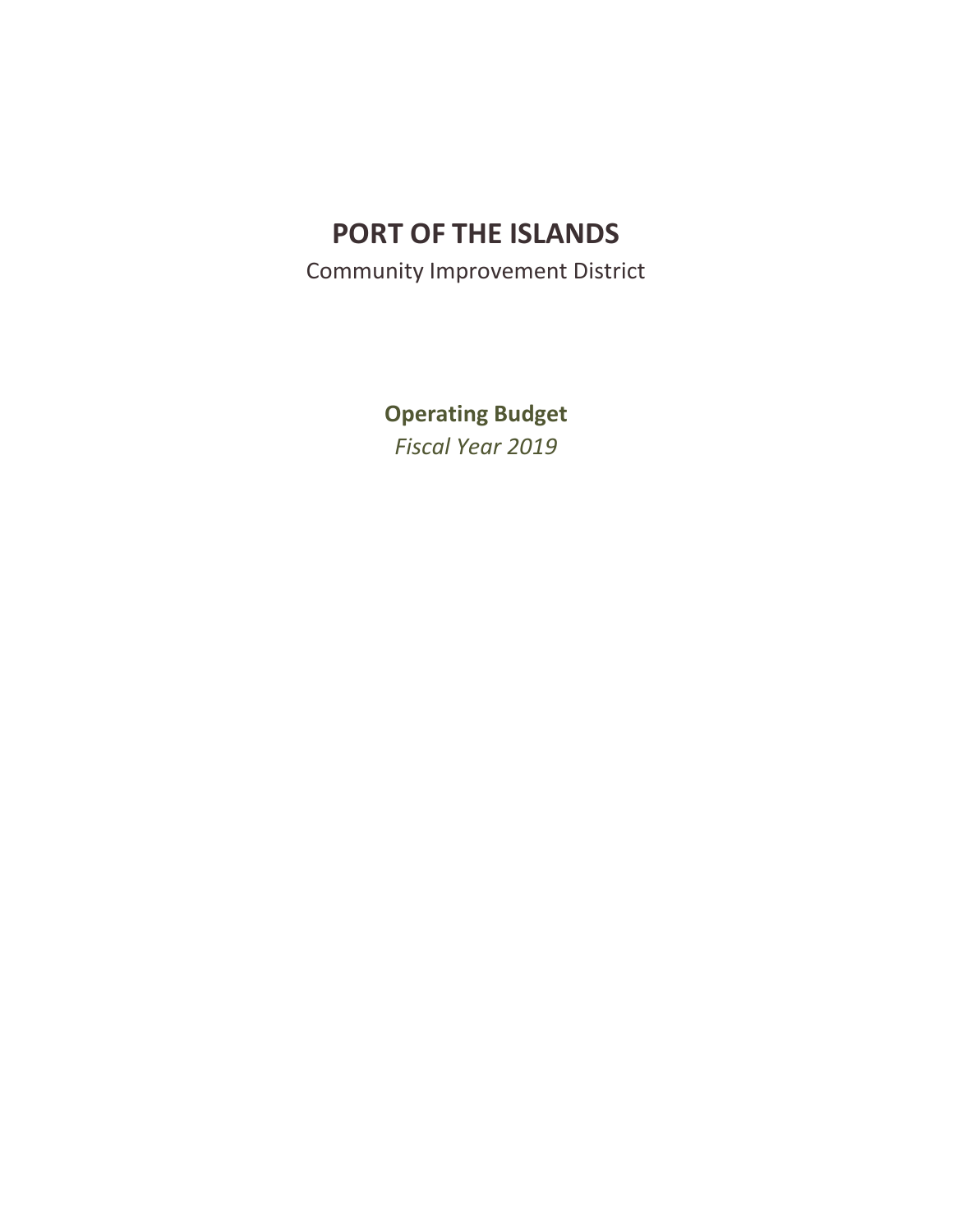Community Improvement District *General Fund*

### **Statement of Revenues, Expenditures and Changes in Fund Balances**

|                                       |               |                | <b>ADOPTED</b> | <b>ADOPTED</b> | <b>ACTUAL</b>    | <b>PROJECTED</b>         | <b>TOTAL</b>     | <b>PROPOSED</b> |
|---------------------------------------|---------------|----------------|----------------|----------------|------------------|--------------------------|------------------|-----------------|
|                                       | <b>ACTUAL</b> | <b>ACTUAL</b>  | <b>BUDGET</b>  | <b>BUDGET</b>  | <b>OCT - APR</b> | <b>MAY - SEP</b>         | <b>PROJECTED</b> | <b>BUDGET</b>   |
|                                       | FY 2016       | FY 2017        | FY 2017        | FY 2018        | FY 2018          | FY 2018                  | FY 2018          | FY 2019         |
| <b>REVENUES</b>                       |               |                |                |                |                  |                          |                  |                 |
| Interest - Investments                | 466           | 1,020          | 1,617          | 1,617          | 3,789            | 1,000                    | 4,789            | 3,500           |
| Special Assessments- Tax Collector    | 321,431       | 398,791        | 323,431        | 323,431        | 314,772          | 8,659                    | 323,431          | 324,776         |
| Interest - Tax Collector              | 54            | 41,773         |                |                | 45               |                          | 45               |                 |
| Special Assessments- Off Roll         | 1,345         | 1,345          | 107,167        | 107,167        | 1,345            | $\overline{\phantom{a}}$ | 1,345            | 34,641          |
| Special Assessments- Uncollectable    |               |                |                |                |                  |                          |                  | (34, 641)       |
| Special Assessments- Delinquent       | 1,345         | $\blacksquare$ |                |                |                  | $\overline{\phantom{a}}$ |                  |                 |
| <b>Special Assessments- Discounts</b> | (10, 994)     | (8, 818)       | (17, 223)      | (17, 223)      | (11, 543)        | $\blacksquare$           | (11, 543)        | (17, 223)       |
| <b>Other Miscellaneous Revenues</b>   | 1,740         | 10,990         |                | 500            | 3,886            | $\overline{a}$           | 3,886            |                 |
| <b>TOTAL REVENUES</b>                 | 315,387       | 445,101        | 414,992        | 415,492        | 312,294          | 9,659                    | 321,953          | 311,053         |
|                                       |               |                |                |                |                  |                          |                  |                 |
| <b>EXPENDITURES</b>                   |               |                |                |                |                  |                          |                  |                 |
| <b>Administrative</b>                 |               |                |                |                |                  |                          |                  |                 |
| P/R-Board of Supervisors              | 7,800         | 5,600          | 7,000          | 7,000          | 5,401            | 2,500                    | 7,901            | 7,000           |
| <b>FICA Taxes</b>                     | 597           | 428            | 536            | 536            | 788              |                          | 788              | 536             |
| P/R - Subscription                    |               | 25             |                | 28             | 151              | 250                      | 401              | 600             |
| Profserv-Engineering                  | 13,180        | 16,453         | 14,500         | 14,500         | 6,183            | 20,000                   | 26,183           | 12,500          |
| Profserv-Legal Services               | 11,752        | 15,241         | 15,000         | 14,500         | 8,868            | 5,632                    | 14,500           | 12,500          |
| Profserv-Mgmt Consulting Serv         | 30,995        | 42,264         | 43,328         | 42,130         | 24,576           | 17,554                   | 42,130           | 43,394          |
| Profserv-Property Appraiser           | 4,635         | 3,876          | 4,851          | 4,851          | 4,852            |                          | 4,852            | 4,851           |
| Profserv-Special Assessment           | 10,100        | 1,424          |                |                |                  |                          |                  |                 |
| <b>Auditing Services</b>              | 3,500         | 3,500          | 3,500          | 3,500          |                  | 3,500                    | 3,500            | 3,500           |
| Postage and Freight                   | 930           | 27             | 450            | 350            |                  | 350                      | 350              | 350             |
| Rental - Meeting Room                 | 300           | 175            | 350            | 350            | 150              | 200                      | 350              | 350             |
| Insurance - General Liability         | 8,361         | 7,810          | 8,831          | 7,145          | 3,902            | 3,902                    | 7,804            | 8,000           |
| <b>Printing and Binding</b>           | 523           |                | 600            | 600            |                  | 600                      | 600              | 600             |
| <b>Legal Advertising</b>              | 1,350         | 922            | 1,000          | 1,000          | 439              | 561                      | 1,000            | 1,000           |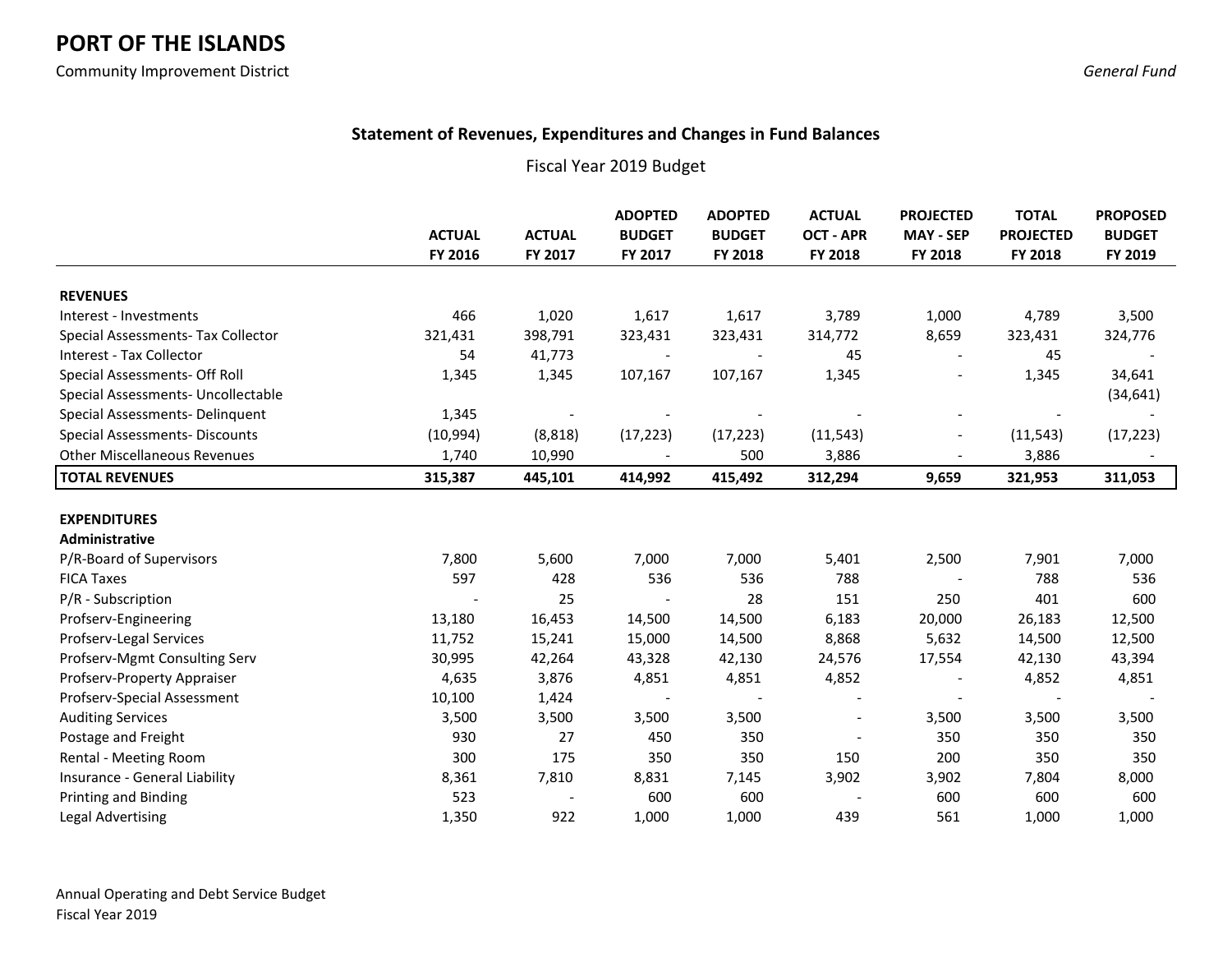Community Improvement District *General Fund*

### **Statement of Revenues, Expenditures and Changes in Fund Balances**

|                                   |               |               | <b>ADOPTED</b> | <b>ADOPTED</b> | <b>ACTUAL</b>    | <b>PROJECTED</b>         | <b>TOTAL</b>     | <b>PROPOSED</b> |
|-----------------------------------|---------------|---------------|----------------|----------------|------------------|--------------------------|------------------|-----------------|
|                                   | <b>ACTUAL</b> | <b>ACTUAL</b> | <b>BUDGET</b>  | <b>BUDGET</b>  | <b>OCT - APR</b> | <b>MAY - SEP</b>         | <b>PROJECTED</b> | <b>BUDGET</b>   |
|                                   | FY 2016       | FY 2017       | FY 2017        | FY 2018        | FY 2018          | FY 2018                  | FY 2018          | FY 2019         |
|                                   |               |               |                |                |                  |                          |                  |                 |
| Misc. Services                    | 540           | 50            | 700            | 700            | 1,500            | 150                      | 1,650            | 500             |
| Misc-Bank Charge                  |               | 475           |                |                |                  |                          |                  |                 |
| Misc-Assessments Collection Cost  | 6,209         | 6,303         | 6,468          | 6,468          | 7,189            | $\overline{\phantom{a}}$ | 7,189            | 6,468           |
| Misc-Web Hosting                  | 849           | 180           |                |                | 204              |                          | 204              |                 |
| <b>Office Supplies</b>            | 58            |               | 200            | 200            |                  |                          |                  | 200             |
| <b>Annual District Filing Fee</b> | 175           | 175           | 175            | 175            | 175              |                          | 175              | 175             |
| <b>Real Estate Taxes</b>          |               |               |                |                | 14,392           | $\overline{\phantom{a}}$ | 14,392           |                 |
| <b>Total Administrative</b>       | 101,854       | 104,928       | 107,489        | 104,033        | 78,770           | 55,199                   | 133,969          | 102,524         |
| <b>Field Services</b>             |               |               |                |                |                  |                          |                  |                 |
| <b>Contracts-Mgmt Services</b>    | 106,224       | 46,809        | 38,000         | 25,000         | 22,305           | 2,695                    | 25,000           | 25,000          |
| Electricity - Streetlighting      | 14,654        | 18,239        | 15,200         | 18,000         | 10,641           | 9,200                    | 19,841           | 19,000          |
| R&M-Renewal and Replacement       | 7,001         | 2,856         | 10,000         | 5,000          | 6,812            |                          | 6,812            | 5,000           |
| Misc. Hurricane                   |               |               |                |                | 18,232           |                          | 18,232           |                 |
| R&M Storm Water Drainage          |               |               |                | 5,000          | 450              | 2,000                    | 2,450            | 3,000           |
| <b>Total Field</b>                | 127,879       | 67,904        | 63,200         | 53,000         | 58,440           | 13,895                   | 72,335           | 52,000          |
| Landscape/Irrigation              |               |               |                |                |                  |                          |                  |                 |
| Contracts - Landscape             | 82,830        | 75,927        | 82,830         | 82,830         | 55,219           | 27,611                   | 82,830           | 82,830          |
| Utility - irrigation              | 16,275        | 23,916        | 18,200         | 18,200         | 7,484            | 6,000                    | 13,484           | 15,000          |
| R&M irrigation                    |               |               |                | 15,000         | 63,378           | 2,000                    | 65,378           | 10,000          |
| <b>Total Landscape/Irrigation</b> | 99,105        | 99,843        | 101,030        | 116,030        | 126,081          | 35,611                   | 161,692          | 107,830         |
| <b>Roadway Management</b>         |               |               |                |                |                  |                          |                  |                 |
| R&M Signage                       | 47            | 1,318         | 1,000          | 1,000          |                  | 500                      | 500              | 1,000           |
| R&M Roads & Alleyways             |               | 13,000        | 5,000          | 10,000         | 750              | 1,000                    | 1,750            | 5,000           |
| <b>Total Roadway Management</b>   | 47            | 14,318        | 6,000          | 11,000         | 750              | 1,500                    | 2,250            | 6,000           |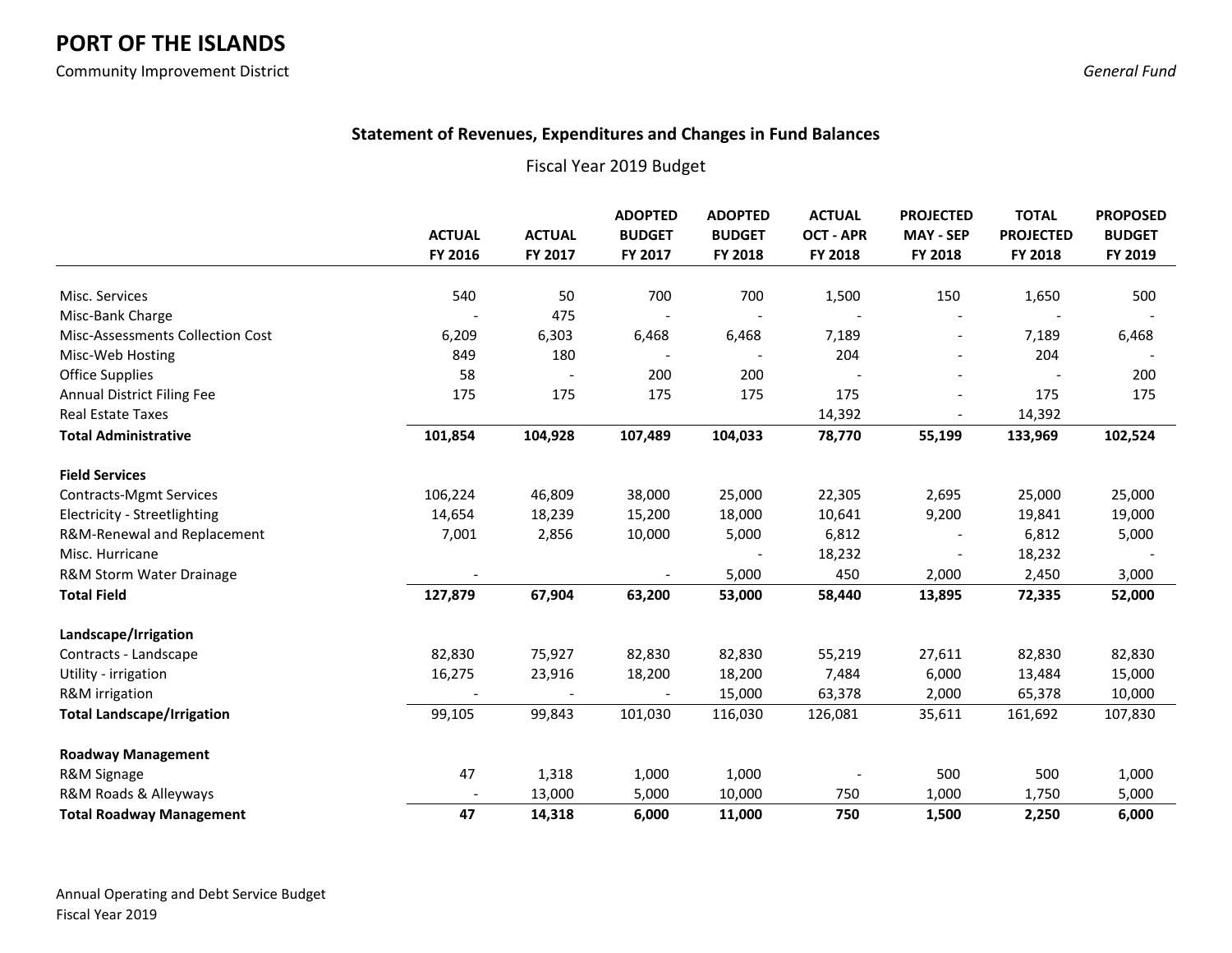Community Improvement District *General Fund*

### **Statement of Revenues, Expenditures and Changes in Fund Balances**

|                                                 | <b>ACTUAL</b><br>FY 2016 | <b>ACTUAL</b><br>FY 2017 | <b>ADOPTED</b><br><b>BUDGET</b><br>FY 2017 | <b>ADOPTED</b><br><b>BUDGET</b><br><b>FY 2018</b> | <b>ACTUAL</b><br><b>OCT - APR</b><br>FY 2018 | <b>PROJECTED</b><br><b>MAY - SEP</b><br>FY 2018 | <b>TOTAL</b><br><b>PROJECTED</b><br>FY 2018 | <b>PROPOSED</b><br><b>BUDGET</b><br>FY 2019 |
|-------------------------------------------------|--------------------------|--------------------------|--------------------------------------------|---------------------------------------------------|----------------------------------------------|-------------------------------------------------|---------------------------------------------|---------------------------------------------|
|                                                 |                          |                          |                                            |                                                   |                                              |                                                 |                                             |                                             |
| <b>Mosquito Control</b>                         |                          |                          |                                            |                                                   |                                              |                                                 |                                             |                                             |
| Contracts - Mosquito Treatment                  |                          | 2,093                    |                                            | 26,000                                            | $\blacksquare$                               | 13,000                                          | 13,000                                      | 19,500                                      |
| Chemicals - Mosquito Spray                      |                          |                          |                                            | 10,000                                            |                                              | 7,000                                           | 7,000                                       | 10,000                                      |
| R&M Mosquito Control                            |                          | 7,663                    |                                            | 5,000                                             |                                              |                                                 |                                             | 5,000                                       |
| <b>Total Mosquito Control</b>                   | $\overline{\phantom{a}}$ | 9,756                    | -                                          | 41,000                                            | $\overline{\phantom{a}}$                     | 20,000                                          | 20,000                                      | 34,500                                      |
| <b>TOTAL EXPENDITURES</b>                       | 328,885                  | 296,749                  | 277,719                                    | 325,063                                           | 264,041                                      | 126,205                                         | 390,246                                     | 302,854                                     |
| <b>Excess Revenue Over (Under) Expenditures</b> | (13, 498)                | 148,352                  | 137,273                                    | 90,429                                            | 48,253                                       | (116, 546)                                      | (68, 293)                                   | 8,199                                       |
| <b>OTHER FINANCING SOURCES / USES</b>           |                          |                          |                                            |                                                   |                                              |                                                 |                                             |                                             |
| Use - Operating Reserves                        |                          | 53,342                   |                                            |                                                   | 4,118                                        |                                                 |                                             |                                             |
| Use - Collection Fee                            | $\overline{\phantom{a}}$ | 14,151                   | $\overline{\phantom{a}}$                   | $\overline{\phantom{a}}$                          |                                              | $\overline{\phantom{a}}$                        | $\overline{\phantom{a}}$                    |                                             |
| <b>TOTAL OTHER SOURCES / USES</b>               | $\blacksquare$           | 67,493                   | -                                          | $\blacksquare$                                    | 4,118                                        | $\overline{\phantom{a}}$                        |                                             | $\blacksquare$                              |
|                                                 |                          |                          |                                            |                                                   |                                              |                                                 |                                             |                                             |
| FUND BALANCE - BEGINNING                        | 831,091                  | 817,595                  |                                            |                                                   | 965,947                                      | 1,014,200                                       | 897,654                                     | 829,361                                     |
| <b>FUND BALANCE - ENDING</b>                    | 817,595                  | 965,947                  |                                            |                                                   | 1,014,200                                    | 897,654                                         | 829,361                                     | 837,560                                     |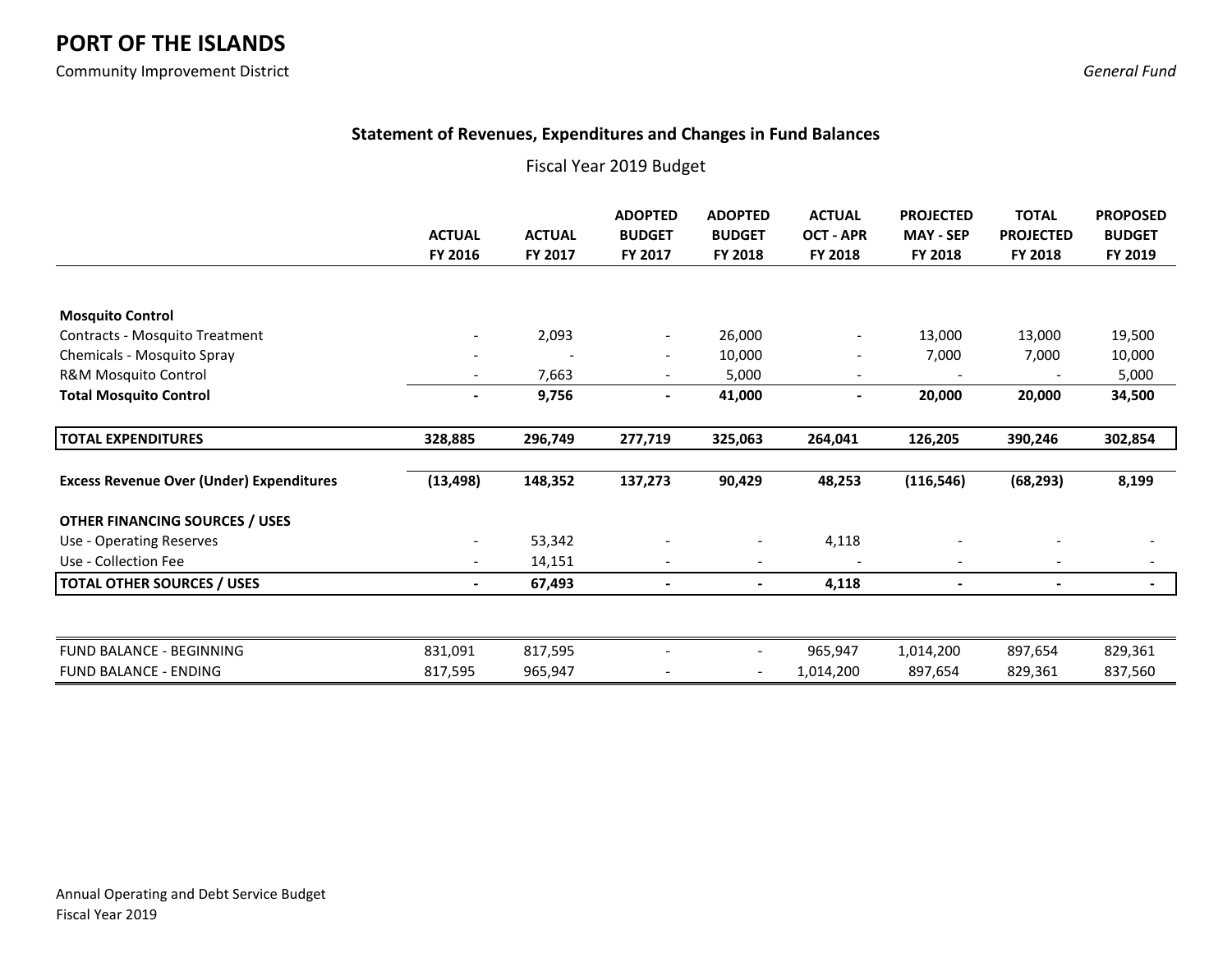Community Improvement District

**Water and Sewer Fund Budget** *Fiscal Year 2019*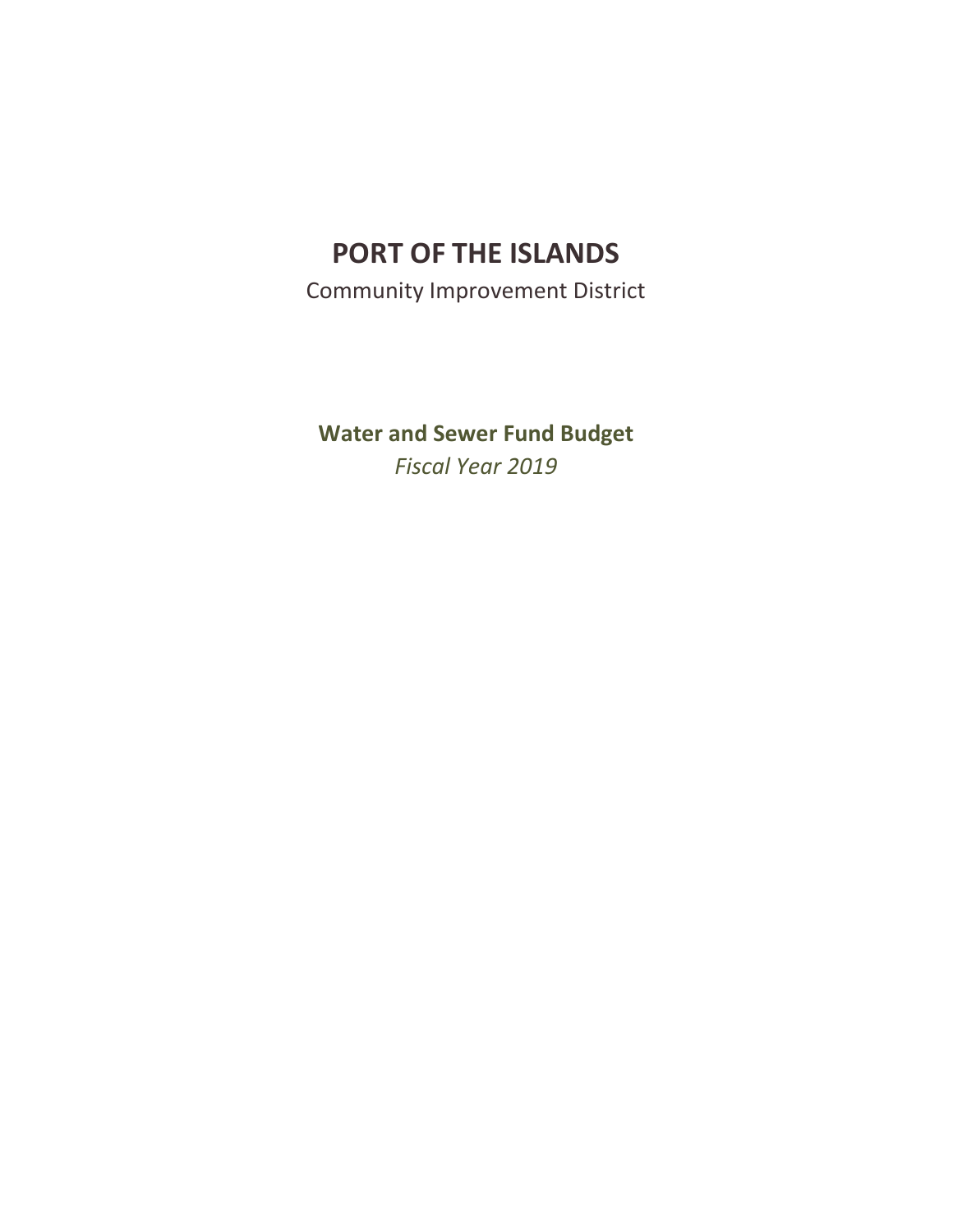### **Statement of Revenues, Expenditures and Changes in Fund Balances**

### Fiscal Year 2019 Budget

|                                       | <b>ACTUAL</b>            | <b>ACTUAL</b> | <b>ADOPTED</b><br><b>BUDGET</b> | <b>ADOPTED</b><br><b>BUDGET</b> | <b>ACTUAL</b><br><b>OCT - APR</b> | <b>PROJECTED</b><br><b>MAY - SEP</b> | <b>TOTAL</b><br><b>PROJECTED</b> | <b>PROPOSED</b><br><b>BUDGET</b> |
|---------------------------------------|--------------------------|---------------|---------------------------------|---------------------------------|-----------------------------------|--------------------------------------|----------------------------------|----------------------------------|
|                                       | FY 2016                  | FY 2017       | FY 2017                         | FY 2018                         | FY 2018                           | FY 2018                              | FY 2018                          | FY 2019                          |
| <b>REVENUES</b>                       |                          |               |                                 |                                 |                                   |                                      |                                  |                                  |
| Interest - Investments                | 105                      | 158           | 123                             | 123                             | 40                                | 83                                   | 123                              | 500                              |
| <b>Water Revenue</b>                  | 53,614                   | 52,065        | 60,000                          | 60,000                          | 42,049                            | 32,579                               | 74,628                           | 83,078                           |
| Sewer Revenue                         | 78,587                   | 74,475        | 90,000                          | 90,000                          | 58,576                            | 45,128                               | 103,704                          | 115,420                          |
| <b>Irrigation Fees</b>                | 103,735                  | 94,156        | 110,000                         | 110,000                         | 53,484                            | 39,296                               | 92,780                           | 103,477                          |
| <b>Meter Fees</b>                     |                          | 7,950         |                                 | 2,500                           |                                   | 2,500                                | 2,500                            | 2,500                            |
| Special Assessments- Tax Collector    | 901,279                  | 1,425,471     | 1,232,155                       | 1,232,155                       | 1,198,564                         | 33,591                               | 1,232,155                        | 1,240,329                        |
| Interest - Tax Collector              | $\overline{\phantom{a}}$ | 107,443       |                                 |                                 | 87                                |                                      | 87                               |                                  |
| Special Assessments- Off-Roll         | 6,017                    | 8,174         | 487,535                         | 487,535                         | 8,174                             |                                      | 8,174                            | 181,335                          |
| Special Assessments- Uncollectable    |                          |               |                                 |                                 |                                   |                                      |                                  | (181, 335)                       |
| Special Assessments- Delinquent       | 5,417                    |               |                                 |                                 |                                   |                                      |                                  |                                  |
| <b>Special Assessments- Discounts</b> | (30, 850)                | (36, 418)     | (68, 788)                       | (68, 788)                       | (43, 585)                         |                                      | (43, 585)                        | (49, 286)                        |
| <b>Other Miscellaneous Revenues</b>   | 12,359                   | 3,426         |                                 |                                 | 11,850                            |                                      | 11,850                           |                                  |
| <b>TOTAL REVENUES</b>                 | 1,130,263                | 1,736,900     | 1,911,025                       | 1,913,525                       | 1,329,239                         | 153,177                              | 1,482,416                        | 1,496,018                        |
| <b>EXPENDITURES</b>                   |                          |               |                                 |                                 |                                   |                                      |                                  |                                  |
| <b>Personnel and Administration</b>   |                          |               |                                 |                                 |                                   |                                      |                                  |                                  |
| P/R-Board of Supervisors              | 7,800                    | 5,600         | 7,000                           | 7,000                           | 3,000                             | 3,000                                | 6,000                            | 7,000                            |
| <b>FICA Taxes</b>                     | 597                      | 428           | 536                             | 536                             | 230                               | 230                                  | 460                              | 536                              |
| Pay Roll Subscription                 |                          | 25            |                                 | 30                              | 21                                | 21                                   | 42                               | 30                               |
| ProfServ-Engineering                  | 13,180                   | 28,259        | 14,500                          | 14,500                          | 11,843                            | 17,000                               | 28,843                           | 12,500                           |
| ProfServ-Legal Services               | 11,752                   | 12,983        | 15,000                          | 15,000                          | 7,523                             | 7,000                                | 14,523                           | 12,500                           |
| ProfServ-Mgmt Consulting Serv         | 31,122                   | 42,130        | 40,932                          | 42,130                          | 24,576                            | 17,554                               | 42,130                           | 43,394                           |

Annual Operating and Debt Service Budget Fiscal Year 2019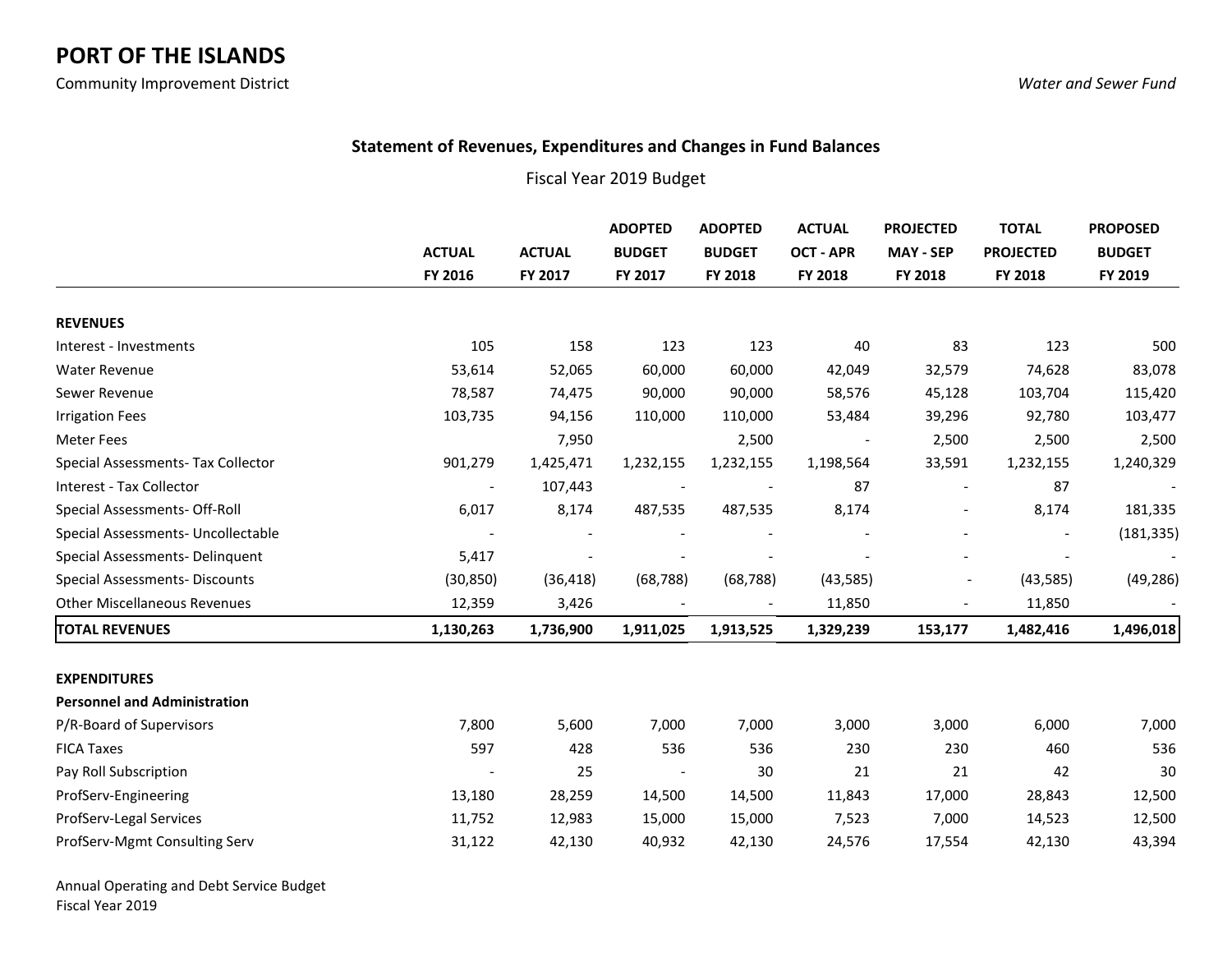### **Statement of Revenues, Expenditures and Changes in Fund Balances**

|                                           |                          |               | <b>ADOPTED</b>           | <b>ADOPTED</b><br><b>BUDGET</b><br><b>BUDGET</b> | <b>ACTUAL</b><br><b>OCT - APR</b><br>FY 2018 | <b>PROJECTED</b><br><b>MAY - SEP</b><br>FY 2018 | <b>TOTAL</b><br><b>PROJECTED</b><br>FY 2018 | <b>PROPOSED</b><br><b>BUDGET</b> |
|-------------------------------------------|--------------------------|---------------|--------------------------|--------------------------------------------------|----------------------------------------------|-------------------------------------------------|---------------------------------------------|----------------------------------|
|                                           | <b>ACTUAL</b>            | <b>ACTUAL</b> |                          |                                                  |                                              |                                                 |                                             |                                  |
|                                           | FY 2016                  | FY 2017       | FY 2017                  | FY 2018                                          |                                              |                                                 |                                             | FY 2019                          |
| ProfServ-Property Appraiser               | 12,989                   | 14,579        | 18,482                   | 18,482                                           | 18,482                                       |                                                 | 18,482                                      | 18,482                           |
| ProfServ-Special Assessment               | 8,617                    | 1,128         |                          |                                                  |                                              |                                                 |                                             |                                  |
| <b>Auditing Services</b>                  | 3,500                    | 3,500         | 3,500                    | 3,500                                            | $\overline{\phantom{a}}$                     | 3,500                                           | 3,500                                       | 3,500                            |
| Postage and Freight                       | 1,050                    | 1,099         | 700                      | 700                                              | 340                                          | 360                                             | 700                                         | 700                              |
| Rental - Meeting Room                     | 300                      | 175           | 350                      | 350                                              | 150                                          | 200                                             | 350                                         | 350                              |
| Insurance - General Liability             | 8,361                    | 8,476         | 8,831                    | 7,802                                            | 4,566                                        | 3,900                                           | 8,466                                       | 7,800                            |
| Printing and Binding                      | 523                      |               | 600                      | 600                                              |                                              | 100                                             | 100                                         | 100                              |
| Legal Advertising                         | 1,350                    | 357           | 1,000                    | 1,000                                            | 144                                          | 856                                             | 1,000                                       | 1,000                            |
| Miscellaneous Services                    | 2,376                    | 225           | 2,250                    | 2,250                                            | 1,331                                        | 919                                             | 2,250                                       | 2,250                            |
| <b>Utility Billing Supplies</b>           | $\overline{\phantom{a}}$ | 1,139         | 3,200                    | 3,200                                            | 1,688                                        | 1,000                                           | 2,688                                       | 2,000                            |
| Misc-Bank Charge                          | $\overline{\phantom{a}}$ | 990           |                          |                                                  |                                              |                                                 |                                             | $\overline{\phantom{a}}$         |
| Misc-Assessment Collection Cost           | 17,410                   | 23,954        | 24,642                   | 24,642                                           | 22,130                                       |                                                 | 22,130                                      | 22,130                           |
| <b>Office Supplies</b>                    | 58                       | 281           | 200                      | 200                                              |                                              | 200                                             | 200                                         | 200                              |
| <b>Depreciation Expense</b>               | 494,020                  |               |                          |                                                  |                                              |                                                 |                                             |                                  |
| <b>Total Personnel and Administration</b> | 615,005                  | 145,328       | 141,723                  | 141,922                                          | 96,024                                       | 55,840                                          | 151,864                                     | 134,472                          |
| <b>Water-Sewer Combined Services</b>      |                          |               |                          |                                                  |                                              |                                                 |                                             |                                  |
| Misc. Hurricane                           |                          | 0             |                          |                                                  | 45,767                                       |                                                 | 45,767                                      |                                  |
| Communication - Telephone - Field         | 5,026                    | 3,994         | 4,404                    | 4,404                                            | 2,352                                        | 2,015                                           | 4,367                                       | 4,400                            |
| Utility - General                         | 74,966                   | 71,836        | 84,000                   | 84,000                                           | 41,612                                       | 35,000                                          | 76,612                                      | 78,000                           |
| <b>Utility - New Connections</b>          |                          |               | $\overline{\phantom{a}}$ | 3,500                                            |                                              |                                                 |                                             | 3,500                            |
| <b>Contracts-Mgmt Services</b>            | 328,798                  | 274,698       | 307,400                  | 307,400                                          | 162,666                                      | 144,734                                         | 307,400                                     | 322,770                          |
| <b>Contracts-Utility Billing</b>          |                          | 22,043        | 20,000                   | 20,000                                           | 11,667                                       | 8,333                                           | 20,000                                      | 20,600                           |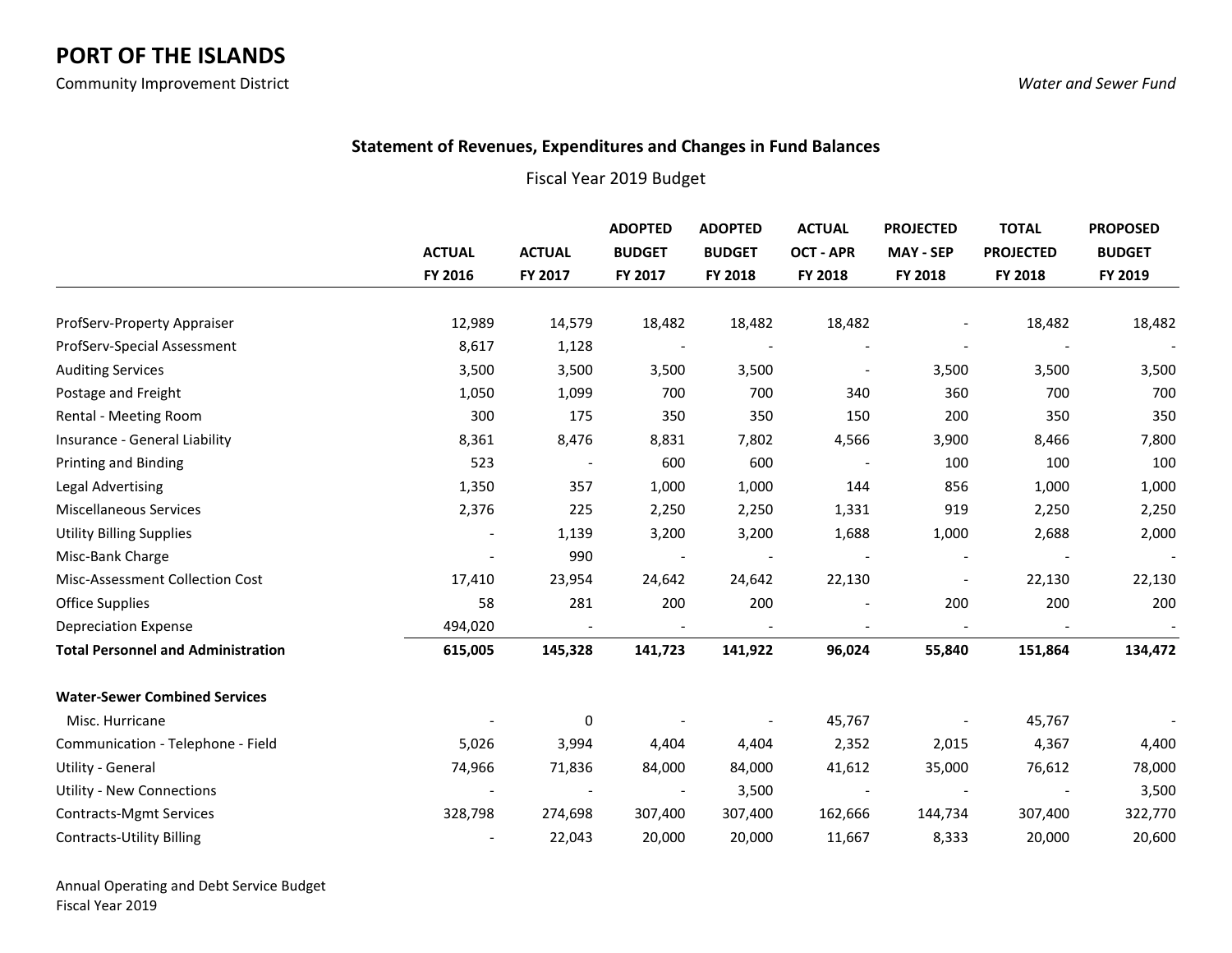### **Statement of Revenues, Expenditures and Changes in Fund Balances**

### Fiscal Year 2019 Budget

|                                               | <b>ACTUAL</b>            | <b>ACTUAL</b>            | <b>ADOPTED</b><br><b>BUDGET</b> | <b>ADOPTED</b><br><b>BUDGET</b> | <b>ACTUAL</b><br><b>OCT - APR</b> | <b>PROJECTED</b><br><b>MAY - SEP</b> | <b>TOTAL</b><br><b>PROJECTED</b> | <b>PROPOSED</b><br><b>BUDGET</b> |
|-----------------------------------------------|--------------------------|--------------------------|---------------------------------|---------------------------------|-----------------------------------|--------------------------------------|----------------------------------|----------------------------------|
|                                               | FY 2016                  | FY 2017                  | FY 2017                         | FY 2018                         | FY 2018                           | FY 2018                              | FY 2018                          | FY 2019                          |
| <b>Contracts-Generator Maint</b>              | 1,750                    | 2,265                    | 1,750                           | 1,750                           |                                   | 500                                  | 500                              | 500                              |
| R&M-Irrigation                                | 12,002                   |                          | 17,400                          |                                 |                                   |                                      |                                  |                                  |
| <b>R&amp;M-Lift Station</b>                   | 10,777                   | $\overline{\phantom{0}}$ | 6,000                           | 6,000                           | 6,357                             | 250                                  | 6,607                            | 7,000                            |
| R&M-Potable Water Lines                       | 5,240                    | 14,686                   | 4,000                           | 4,000                           | 16,313                            | 3,000                                | 19,313                           | 19,000                           |
| R&M-Water Plant                               | 7,423                    | 32,304                   | 7,200                           | 7,200                           | 30,721                            | 3,000                                | 33,721                           | 31,000                           |
| R&M-Waste Water Plant                         | 54,778                   | 48,383                   | 4,300                           | 4,300                           | 13,156                            | 3,000                                | 16,156                           | 16,000                           |
| <b>R&amp;M-Sewer Lines</b>                    | 3,832                    | 4,600                    | 4,100                           | 4,100                           | 4,506                             | 750                                  | 5,256                            | 5,200                            |
| R&M-Backflow Inspection                       | 29,656                   | $\blacksquare$           | 2,700                           | 2,700                           | 13,680                            | $\overline{\phantom{a}}$             | 13,680                           | 13,680                           |
| R&M-Instrumentation                           |                          |                          | 10,000                          | 10,000                          |                                   | 5,000                                | 5,000                            | 5,000                            |
| Misc. Bad Debt                                |                          |                          |                                 | $\overline{\phantom{a}}$        | 1,529                             |                                      | 1,529                            |                                  |
| Misc-Licenses & Permits                       | 2,000                    | 1,000                    | 7,375                           | 7,375                           |                                   | 3,000                                | 3,000                            | 3,000                            |
| <b>Compliance Sampling</b>                    |                          | 9,221                    | 15,000                          | 15,000                          | 12,150                            | 10,000                               | 22,150                           | 22,150                           |
| <b>Chemicals-Water Operations</b>             |                          | 15,754                   | 15,000                          | 15,000                          | 17,951                            | 10,000                               | 27,951                           | 25,000                           |
| <b>Chemicals-Wastewater Operations</b>        |                          | 4,941                    | 15,000                          | 15,000                          | 8,088                             | 7,200                                | 15,288                           | 15,000                           |
| Sludge Disposal                               | $\overline{\phantom{a}}$ | 16,020                   | 20,000                          | 20,000                          | 21,360                            | 10,000                               | 31,360                           | 20,000                           |
| New Connections expense                       |                          |                          |                                 |                                 |                                   |                                      |                                  |                                  |
| Cap Outlay-Waste Water Plant                  |                          | 1,754                    |                                 |                                 |                                   |                                      |                                  |                                  |
| <b>Total Water-Sewer Combination Services</b> | 536,248                  | 523,499                  | 545,629                         | 531,729                         | 409,875                           | 245,782                              | 655,657                          | 611,800                          |
| <b>Debt Service</b>                           |                          |                          |                                 |                                 |                                   |                                      |                                  |                                  |
| Principal Debt Retirement                     |                          |                          | 570,887                         | 457,157                         |                                   | 457,157                              | 457,157                          | 457,157                          |
| <b>Interest Expense</b>                       | 95,765                   | 62,699                   | 84,473                          | 58,377                          | 29,837                            | 28,540                               | 58,377                           | 58,377                           |
| <b>Redemption Fee</b>                         |                          | 18,357                   |                                 |                                 |                                   |                                      |                                  |                                  |

Annual Operating and Debt Service Budget Fiscal Year 2019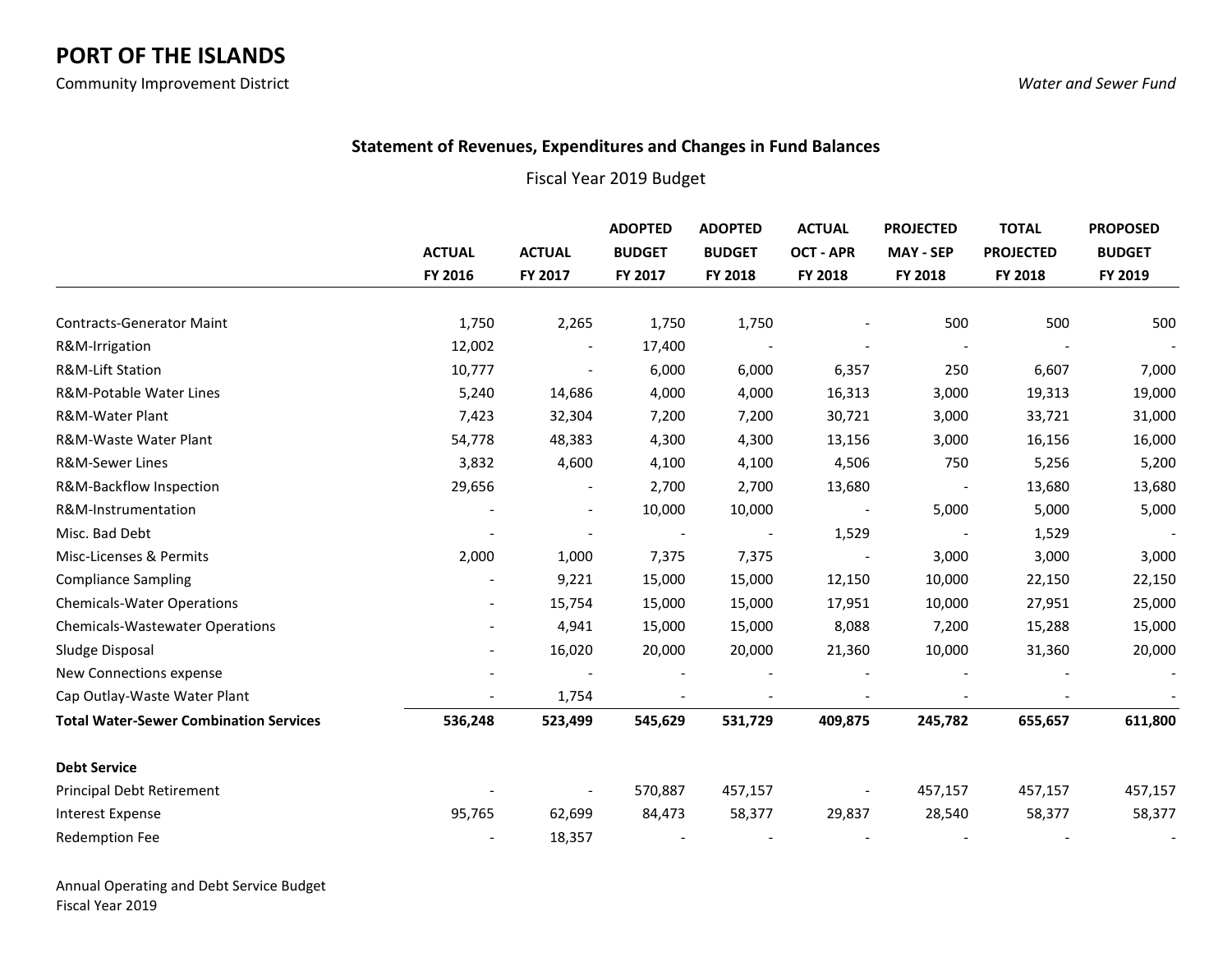### **Statement of Revenues, Expenditures and Changes in Fund Balances**

|                                                 | <b>ACTUAL</b><br>FY 2016     | <b>ACTUAL</b><br>FY 2017 | <b>ADOPTED</b><br><b>BUDGET</b><br>FY 2017 | <b>ADOPTED</b><br><b>BUDGET</b><br><b>FY 2018</b> | <b>ACTUAL</b><br>OCT - APR<br>FY 2018 | <b>PROJECTED</b><br><b>MAY - SEP</b><br>FY 2018 | <b>TOTAL</b><br><b>PROJECTED</b><br>FY 2018 | <b>PROPOSED</b><br><b>BUDGET</b><br>FY 2019 |
|-------------------------------------------------|------------------------------|--------------------------|--------------------------------------------|---------------------------------------------------|---------------------------------------|-------------------------------------------------|---------------------------------------------|---------------------------------------------|
| DS Costs of Issuance                            | $\overline{\phantom{a}}$     | 25,390                   |                                            | $\overline{\phantom{a}}$                          |                                       |                                                 | $\qquad \qquad \blacksquare$                |                                             |
| <b>Total Debt Service</b>                       | 95,765                       | 106,446                  | 655,360                                    | 515,534                                           | 29,837                                | 485,697                                         | 515,534                                     | 515,534                                     |
| <b>TOTAL EXPENDITURES</b>                       | 1,247,018                    | 775,273                  | 1,342,712                                  | 1,189,185                                         | 535,736                               | 787,319                                         | 1,323,055                                   | 1,261,805                                   |
| <b>OTHER SOURCES / USES</b>                     |                              |                          |                                            |                                                   |                                       |                                                 |                                             |                                             |
| Proceeds from Sale of Capital Assets            | $\overline{\phantom{a}}$     | 1,650                    |                                            | $\overline{\phantom{a}}$                          |                                       |                                                 | $\overline{\phantom{a}}$                    |                                             |
| <b>Use Operating Reserves</b>                   | $\qquad \qquad \blacksquare$ | (634)                    | $\overline{\phantom{a}}$                   | $\overline{\phantom{a}}$                          | $\overline{\phantom{a}}$              | $\overline{\phantom{a}}$                        | $\overline{\phantom{a}}$                    |                                             |
| Use Collection Fee                              | $\overline{\phantom{a}}$     | (36, 387)                | $\overline{\phantom{a}}$                   | $\blacksquare$                                    | $\overline{\phantom{a}}$              | $\overline{\phantom{a}}$                        | $\overline{\phantom{a}}$                    |                                             |
| <b>TOTAL OTHER SOURCES / USES</b>               | $\blacksquare$               | (35, 371)                | $\blacksquare$                             | $\overline{\phantom{a}}$                          | $\overline{\phantom{a}}$              |                                                 | $\blacksquare$                              | $\hbox{\small -}$                           |
| <b>Excess Revenue Over (Under) Expenditures</b> | (116, 755)                   | 926,256                  | 568,313                                    | 724,340                                           | 793,503                               | (634, 142)                                      | 159,361                                     | 234,213                                     |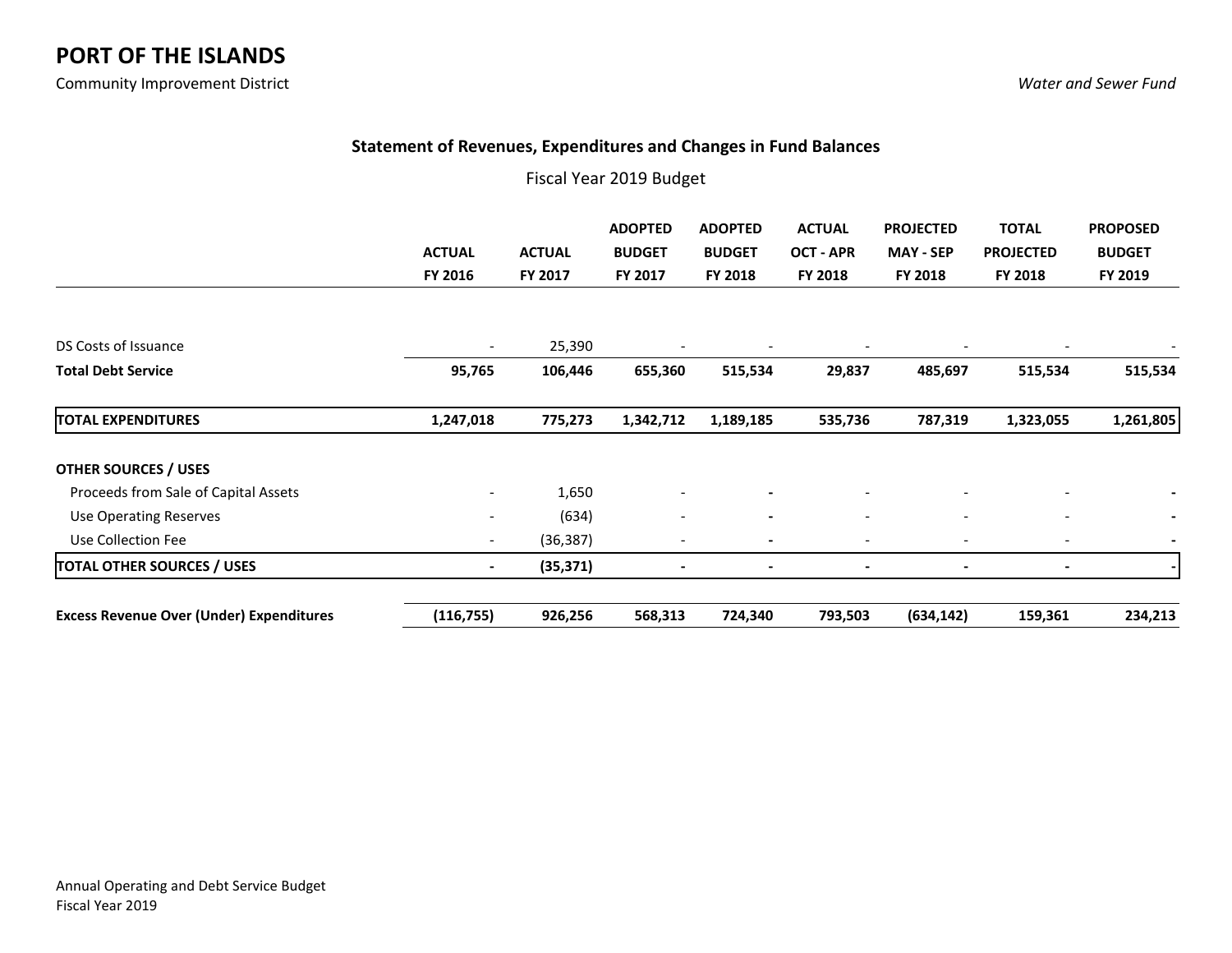Community Improvement District

## **Debt Amortization Schedule Series 2017 Bond Refunding**

| Loan Amount          | \$1,914,000 |
|----------------------|-------------|
| Term (Years)         |             |
| <b>Interest Rate</b> | 3.05%       |

| <b>Period</b>   | Principal   | <b>Interest</b> | <b>Total</b> | <b>Ending</b>  |
|-----------------|-------------|-----------------|--------------|----------------|
| <b>Ending</b>   | Payment     | Payment         | Payment      | <b>Balance</b> |
| November - 2017 |             | 29,189          |              |                |
| May - 2018      | 457,157     | 29,189          | 515,534      | 1,456,843      |
| November - 2018 |             | 22,056          |              |                |
| May - 2019      | 471,100     | 22,056          | 515,534      | 985,744        |
| November - 2019 |             | 14,815          |              |                |
| May - 2020      | 485,468     | 14,815          | 515,534      | 500,275        |
| November - 2020 |             | 7,464           |              |                |
| May - 2021      | 500,275     | 7,464           | 515,534      | -              |
|                 | \$1,914,000 | \$147,047       | \$2,062,134  | \$0            |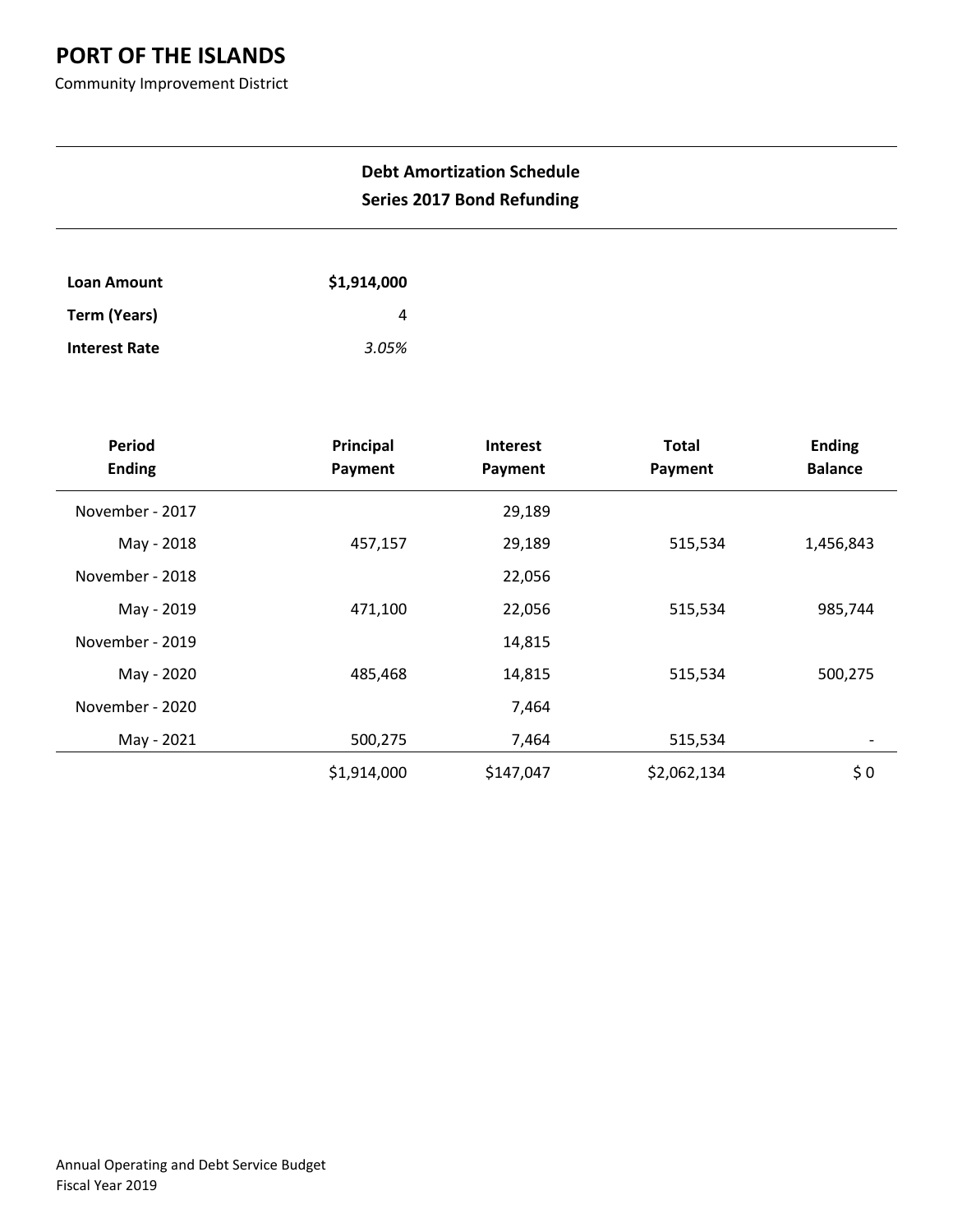Community Improvement District

**Supporting Budget Schedules** *Fiscal Year 2019*